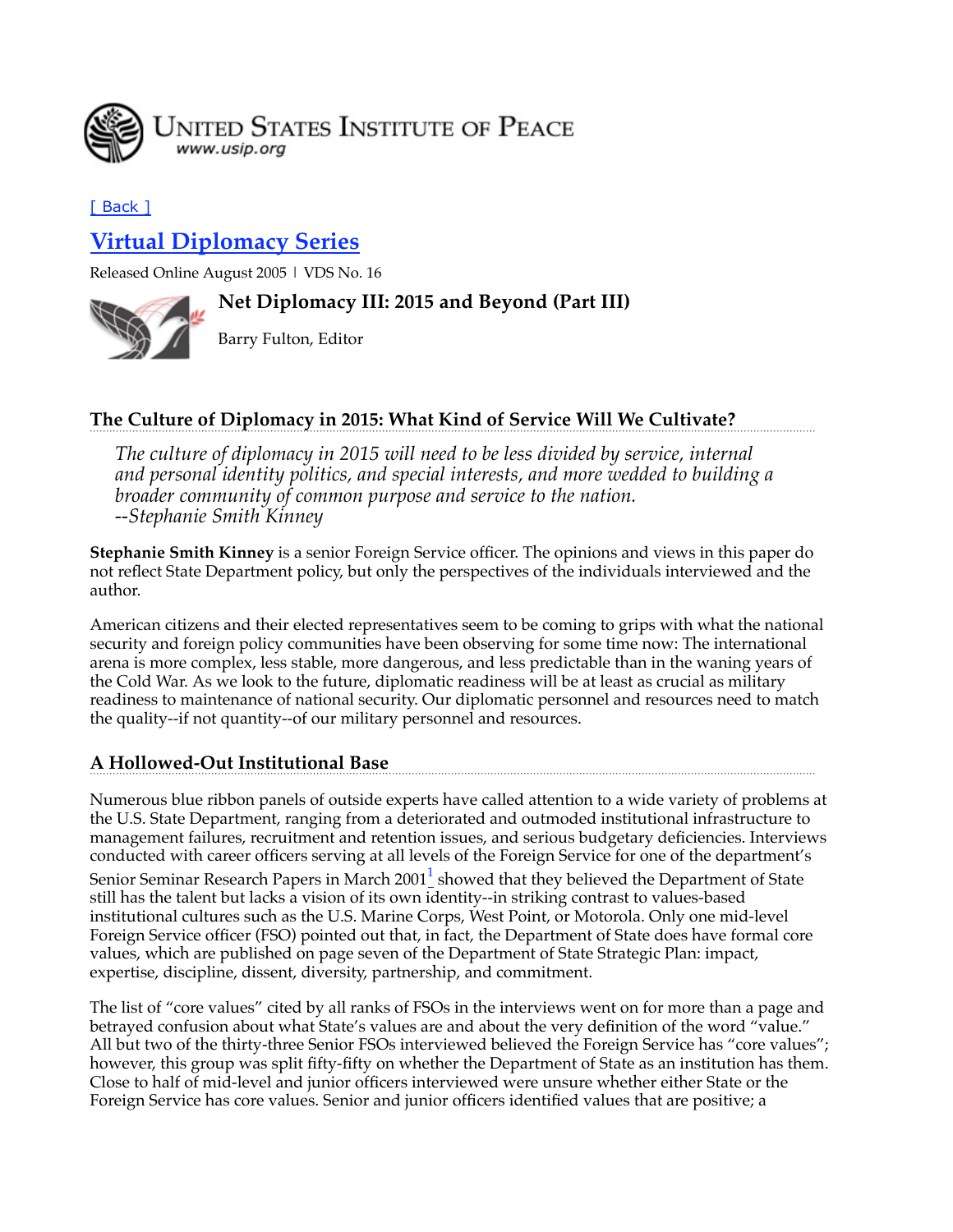substantial number of mid-level officers identified "core values" that are negative--for example, "Cover your ass" (CYA); "Kiss up, kick down"; "Look out for yourself, no one else will"; "Don't rock the boat"; "Rank has privilege but not accountability"; and "Everything is negotiable." Only one person among the hundred interviewed volunteered that there might be a linkage between our evaluation system and institutional values, suggesting that "perhaps our core values are embodied in the evaluation system precepts."

In different ways, respondents reiterated the same point: every corps needs a shared core culture to function effectively; every organization has a distinct culture that shapes its work environment, and the most successful ones inculcate a shared sense of mission and well-defined "common institutional values." The perceived absence of either common institutional values and shared sense of mission at State were among the factors that contributed to a widespread perception that both the department and the Foreign Service are "hollowed-out institutions." As the grassroots employee movement known as SOS published in its fall 2000 letter, "The State Department's traditions and culture block needed change while its dedicated employees are distracted with trivia and drift without a common institutional vision....We must transform our outdated culture and demonstrate a clear commitment to change. $^{\prime\prime}$ <sup>2</sup>

There are many at State who feel an instinctive discomfort with topics such as "core values" and "institutional culture." Perhaps this factor--that "tribal elders" have not taught the younger generation the truth--among others, helps explain the decline in a strong professional culture at State. Max De Pree describes this phenomenon in his book *Leadership is an Art*:

Shared ideals, shared ideas, shared goals, shared respect, a sense of integrity, a sense of quality, a sense of advocacy must be explicit.

We must work to maintain these values. Successful [organizations] tend to become institutions. Institutions foster bureaucracy, the most superficial and fatuous of all relationships. Bureaucracy can level our gifts and our competence. Tribal elders must insistently work at the process of corporate renewal. They must preserve and revitalize the values of the tribe. They nourish a scrutiny of corporate values that eradicates bureaucracy and sustains the individual. Renewal comes through genuine service to others. It cannot come about through a process of mere self-perpetuation. Renewal is an outward orientation of service, rather than an inward orientation of maintenance.<sup>3</sup>

The State Department continues to stand in stark contrast to the military, which insists on

"professional education," including emphasis on core values, $\frac{4}{5}$  as opposed to episodic "training" for its officer corps. Why should the development of officers for the nation's diplomatic service require less than that required of our warriors? The State Department has developed guidelines for a "learning continuum," which remain largely ignored by most officers because, unlike in the military, there are no real incentives (or sanctions) aligned to encourage professional education once one has been hired. A respected public diplomacy officer has observed that one reason the department has neither shared values nor professional education "is the conceit that State selects 'the very best' who therefore arrive fully equipped for a diplomatic career without further education or institutional identification. The military...trains and educates for its requirements."

Despite some views to the contrary, it appears that the Foreign Service and the Department of State are, in fact, representative of America now--increasingly fragmented and divided by personal and special narrow interests rather than bound by a common sense of purpose for the whole. The culture of diplomacy in 2015 will need to be less divided by service, internal and personal identity politics, and special interests, and more wedded to building a broader community of common purpose and service to the nation. The time has come to start building a more unitary culture and service ethos at State in order to meet the challenges of the coming decades. How do we do that?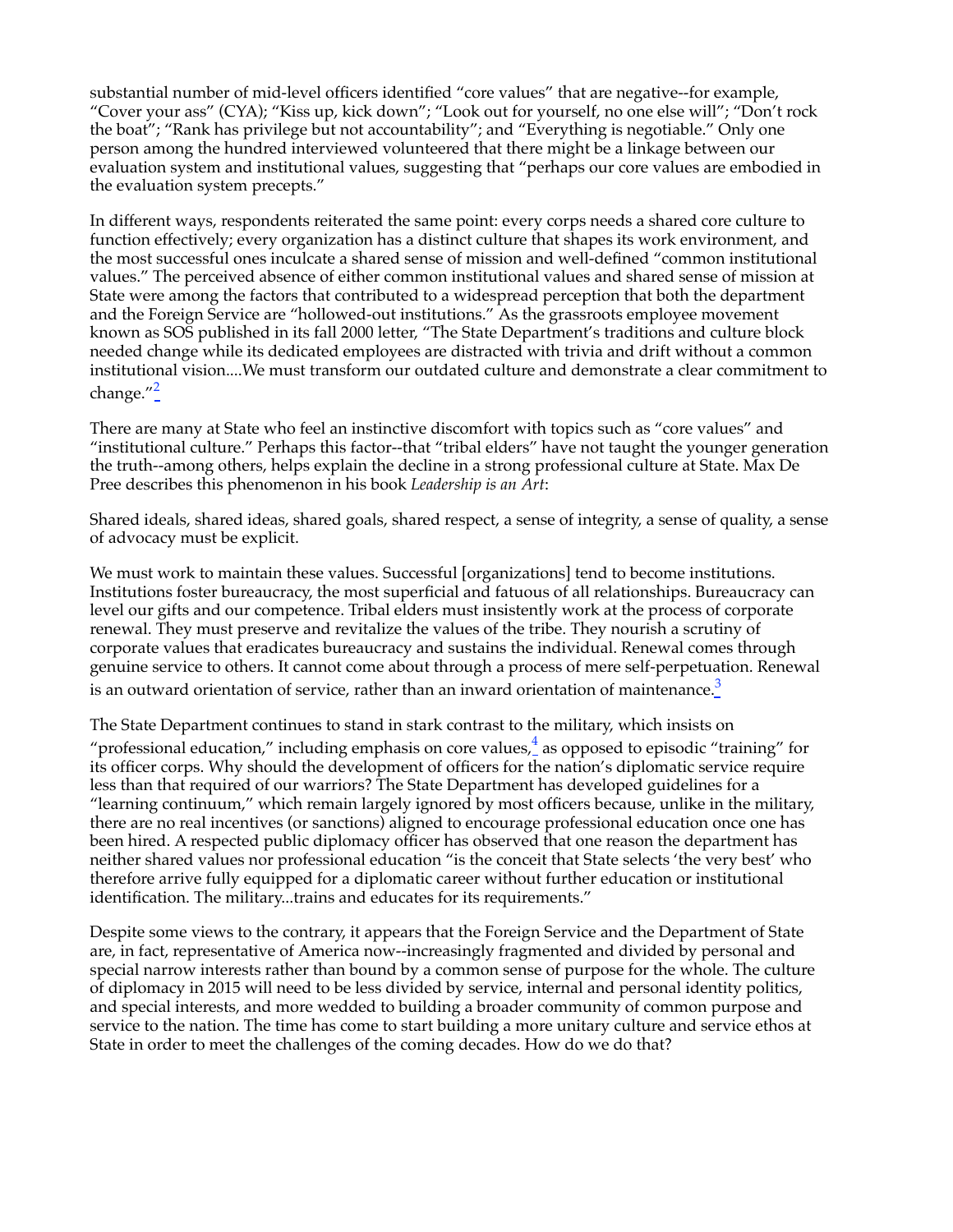## **Diplomacy Is Our Profession**

Fifteen years from now, let us hope that the department has been able to institutionalize the case for expert diplomacy as a crucial element of our national security triad, along with timely intelligence and superior armed force, and that diplomacy is clearly recognized as the profession of all who work there. Employees of State and the public will understand that State's work involves the management of the power and influence of the United States within a global nation-state system, which the United States has helped to develop and continues to cultivate because it is in our national interest. State's fortunes will rise as an increasing proportion of its employees, as well as its public, better understand that professional practitioners of diplomacy form one of the fundamental elements of the international, nation-state system in which we now live--a complex, interdependent system of international institutions and law, finance, treaties, alliances, and interstate practice that continues to evolve, as it has since at least the Congress of Vienna in 1815.

As members of the Department of State, our duty will remain that of serving as the nation's first line of defense and its last, best instrument of power short of armed conflict. What we do may not have changed as much as the way we do it, including the way we prepare an increasingly diverse workforce to carry out its mission. As we look at the coming decades, the purpose of the Department of State should be to provide 1) diplomatic counsel and support for the president's international policy agenda; 2) service to American citizens abroad; and 3) a high-quality, career cadre of trained diplomatic representatives, international negotiators and foreign policy and international management leaders within the government, as well as within the officially recognized international community.

With vision, will, and intentionality, in the coming decade, State's culture could be quite different from what it is today. We could have a State Department more clearly defined in terms of professional standards, role, and mission, and more purposefully and expertly prepared to carry out its complex mission in terms of the mindset, knowledge, functional skills, operational know-how, and technology required to do the job. We will simply have to define our institutional mission and needs more clearly, align incentives and disincentives accordingly, and rigorously enforce them until they become common knowledge and practice--for all employees.

Many elements of State's work and the personal attributes required to carry them out are as old as diplomacy itself: the need for profoundly educated, observant, curious, creative and courageous individuals with an exquisite command of spoken and written English and the interpersonal and cross-cultural communication, management and negotiation skills to match. Old functions will be carried out in new ways as a result of social and technological innovation--for example, a universal database, knowledge management and real-time global collaboration via information technology (IT) and the Internet, paperless personnel and financial management systems, distance learning, and virtual conferences on the Web.

Still other elements will be totally new, pioneered by a younger generation more recently trained in the arts of national power--statecraft and diplomacy--and empowered to envision and bring to life the best international environment possible for our nation and its citizens. A new generation of State employees and leaders will make the following IT applications standard rather than exceptional: knowledge and database management, multimedia reporting, Internet-based global collaboration and videoconferencing, geographic information systems (GIS), global positionings systems (GPS), presentation and marketing, language translation, remote sensing and imaging and digital communications systems. Most of all, we will need an institutional culture with values and incentives that encourage a bold institutional vision for the future and the pioneering thought and action required to fulfill it. We will need a culture that puts as much primacy on action as it does on observation and reflection.

One new role of the Department of State will be to help Americans, as citizens of the world's hyperpower, to understand that diplomatic services around the world--including our own--do more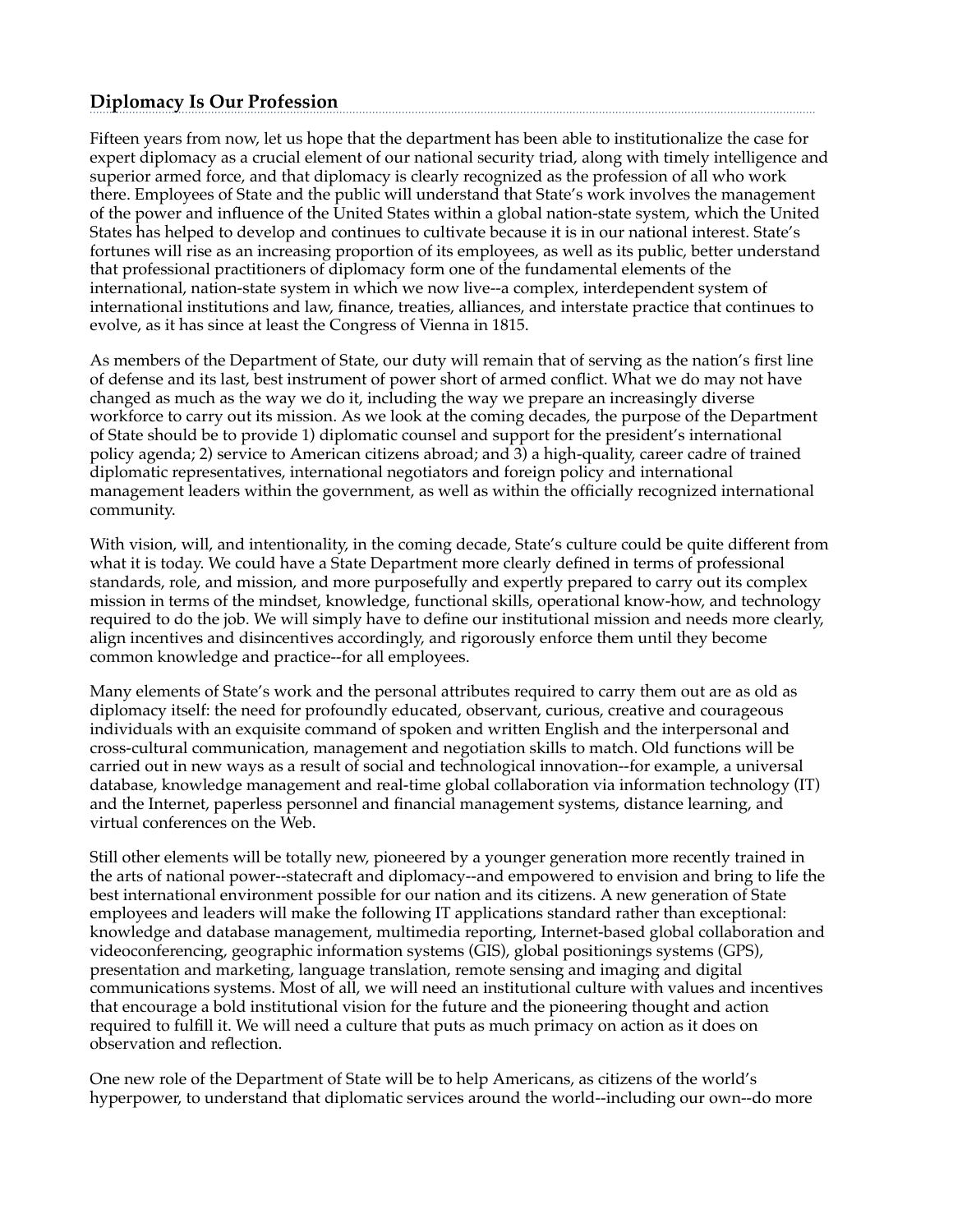than represent and serve national interests. They also serve a larger international purpose, that of knitting the multistate system together through a web of relationships and common parlance, practices, and values that facilitate relations and negotiations among contending nation-states. As such, diplomats and diplomacy help order a messy--often dangerous--international arena. In a globalized world, this arena is now as close to Peoria as a paycheck, a market, a mutual funds portfolio, or the proverbial button, be it on one's computer or otherwise.

The Internet, nongovernmental organizations (NGOs), and Wall Street may now provide opinionated new players in an increasingly complex international arena, but they still do not and cannot speak for the nation-states themselves. Nor can they speak for those entities that would like to become recognized as nation-states. This function for the foreseeable future will continue to rest with the officially designated and recognized agents of each state or aspiring entity. Not just anyone can or will be able to do the job; those who do it should be properly prepared.

In the case of the United States, those most responsibly involved in American diplomacy will necessarily be career or politically appointed federal employees acting under instructions from a higher authority. That's the way the international system works. Hence, the requirement at State for a well-articulated, commonly understood American diplomatic culture, one still based on the basic values fundamental to the American diplomatic tradtion--service, teamwork, integrity (intellectual and personal), learning, and leadership.

Notwithstanding the remarkable advances and challenges of the information revolution and the growing number of nongovernmental players pursuing special interests and making their views known, for the foreseeable future, only a limited number of individuals will have the authority to sit behind a plaque labeled "United States of America" and speak authoritatively for this country. A significant number of these individuals should be purposefully and intentionally educated and developed to do this through a State Department career. This does not mean, however, that such individuals will work only in and for State. If properly developed, they should, in fact, move in and out of State and have experience in other executive agencies and on the Hill.

# **A Unitary Culture**

To serve the nation in this way, State needs its own "excepted" (special) service and a more unitary culture and personnel system in order to address the special requirements and needs of a national diplomatic and consular service with far flung responsibilities. It needs to provide more well-defined, transparent career paths and professional development for all employees, whether they be worldwide available diplomats or primarily domestic international policy or resource management officers. Given the increasing rate of change in the world, State will need a culture and cadres of employees uniformly prepared to be flexible, adaptable, and agile.

As things stand now, State's institutional culture is fractured and fragmented, divided among three personnel systems (Foreign Service, Civil Service, Foreign Service Nationals) and a growing army of temporary contractors and part-time retirees from another era. The Civil Service encourages narrow, technical expertise and assumes no overseas experience or knowledge, nor does it make it easy to acquire such. The Foreign Service is supposedly a generalist officer corps but is in fact increasingly characterized by five groups of specialists ("cones"), which were developed in an era when it was possible to think that politics and economics were separable and that the flow of information fundamental to "public diplomacy" could be managed in such a way that it could not and would not be accessible to people in the United States--that is, before the Internet.

A more unitary culture and up-to-date personnel system are needed for the Department of State by 2015. Such would focus on the need for developing high quality, career cadres of bilateral and multilateral diplomats and foreign affairs managers, experts, and specialists. A more unitary approach would rely on well-articulated general requirements applicable to all employees, with more exacting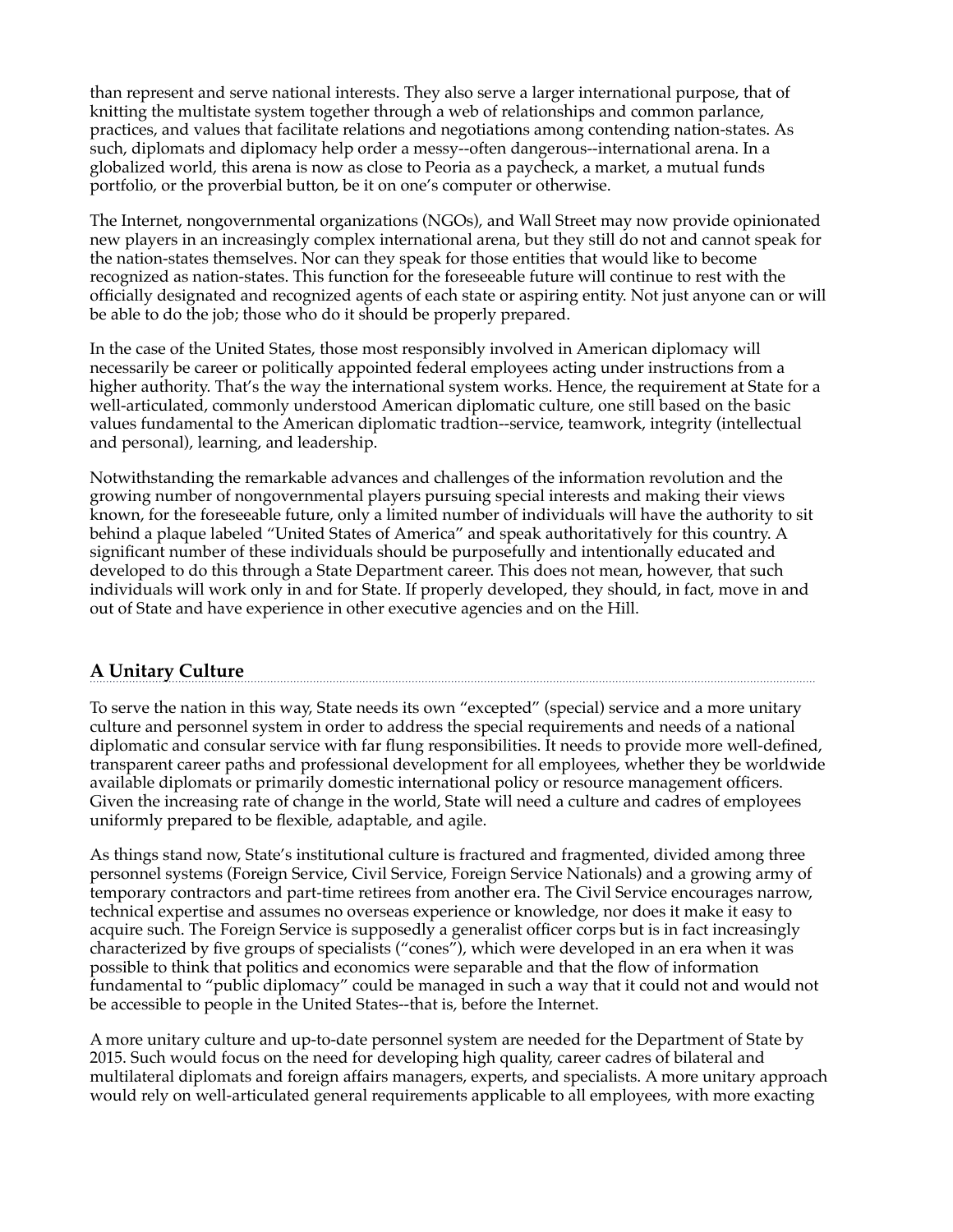standards and increasing developmental requirements appropriate for those who aspire to executive positions. (Training would be necessary but not sufficient for promotion.) A shared evaluation system linked to common, basic precepts would contribute to a more coherent institutional culture.

State's diplomatic professionals, whether primarily worldwide available or domestic, will need to be profoundly and broadly educated and experienced, first and foremost in the history, government, and society of their own tremendously diverse and complex country. To truly represent the geographic and cultural diversity of the nation, State will need to recruit nationally for all its functions, not just for its worldwide available personnel. Since oral and written communication are the primary tools of diplomacy, and knowledge management is the overriding challenge of the IT revolution, all career employees of State in 2015 will be subject to high, test-based standards for English language use and literacy, as well as IT skills. Science and technology literacy will be necessary. Analytical, marketing, and management skills would be required for officer-level personnel.

These senior personnel, whether primarily worldwide available or domestic, will be expected over time to become knowledgeable of or expert in the formulation and management of foreign policy and consular services, human and financial resources, security, emergency task forces and crisis operations. Forward-looking retirees who have been master practitioners and are well prepared to teach will be regularly recruited to develop and train the next generation of State employees. The department, in cooperation with a major university, will make available to all employees, through a combination of distance learning and coursework at the Foreign Service Institute, a one-year, graduate degree in Diplomatic Studies.

This vision of State offers an opportunity to align institutional organization and human resource management to meet the changing circumstances and challenges of 2010 and 2015. It would provide an opportunity to clearly articulate and enforce universal high standards, expectations, and performance criteria for everyone. There is no reason that both worldwide available and primarily domestic personnel should not be defined and aligned in a consistent and coherent fashion, with the notable difference that service abroad would convey special credits toward extra pay and early retirement and other benefits (as is the case now), thus ensuring that those bearing the burden of a commitment to worldwide availability are recognized and rewarded accordingly. Everyone will be expected to meet the "needs of the department."

By 2015, therefore, the following should apply to both domestic and worldwide available personnel at State:

- Rank-in-person for all career department personnel (like the military services) in order to facilitate mobility and flexibility (moving people around to do different jobs as needed) and a common basic evaluation process for American personnel throughout the department and its overseas components. The basic universal evaluation process could be augmented by additional components as function and rank dictate. For example, promotion of worldwide available personnel would take into account such factors as foreign language, cross-cultural communication, and foreign ops. (Note: it is unclear whether such an approach might also be applied to specialists and support staff, but an overriding need for flexibility and agility suggests it should.)
- At least one tour overseas early in one's employment history at State (within the first five years). This would help ensure a broad-based, first-hand knowledge of the department's overseas dimension and responsibilities. The common experience would contribute to institutional cohesion and increase the talent pool for lower-level jobs abroad. At least one overseas tour should be considered a "condition of employment" for everyone, the same as the requirement to meet high English language and IT standards.
- Demonstrated effectiveness in both policy and resource management for those aspiring to executive positions. Officers would be encouraged to pursue a "major-minor" mix of professional education and career development in these two broad areas. Unidimensional career paths might also exist, but presumably top out earlier. All officer positions domestic and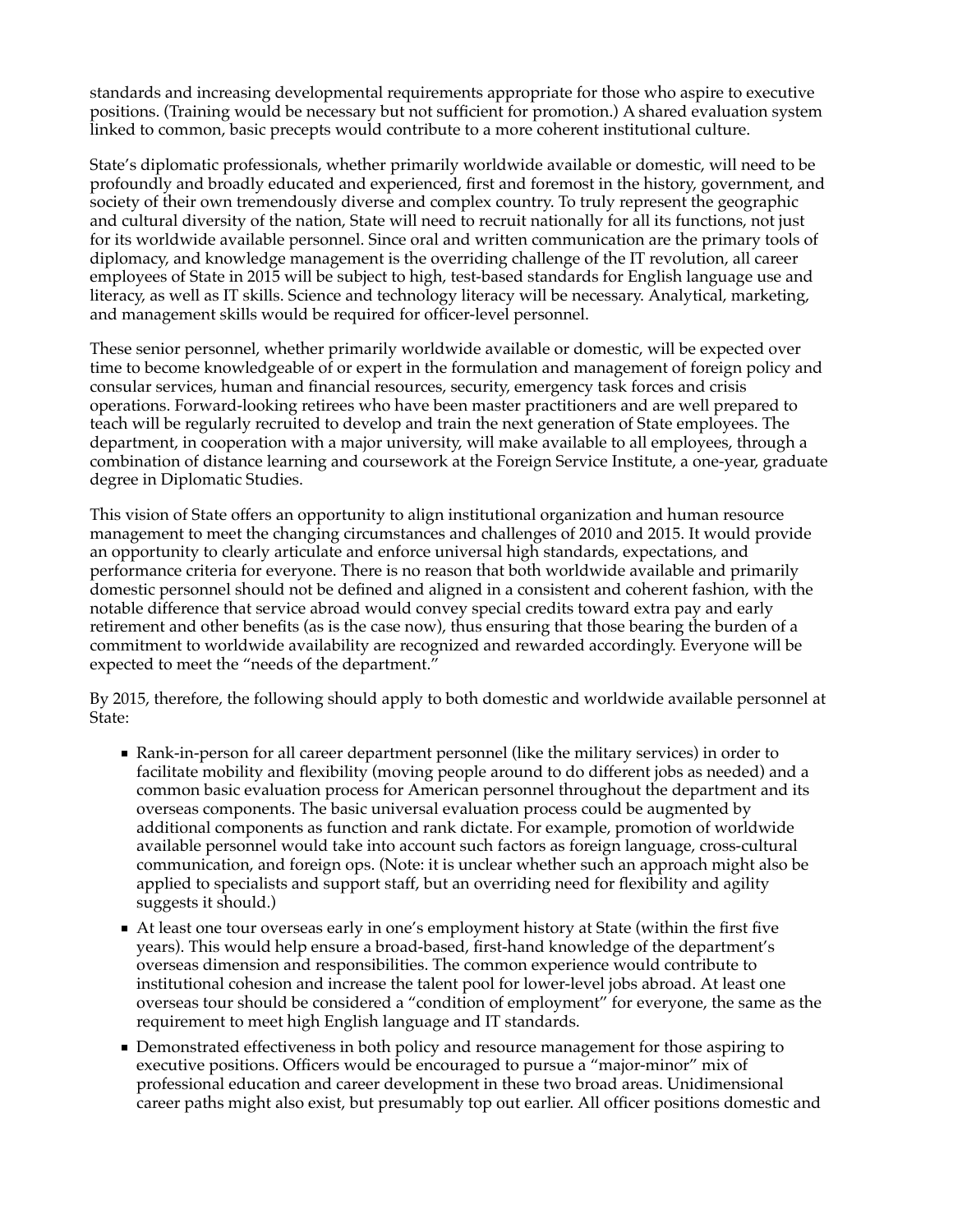worldwide would be designated as primarily policy oriented or primarily program/resource management or operations oriented. Classification would depend on the most important functions and skill sets required for each position, irrespective of cadre. Officers pursuing executive-level leadership positions might have more expertise in one area than another, but they would need some service in both to rise to executive positions.

**I** Limited tenure in a single position. All State positions would carry a recommended maximum tenure designator (for example, no more than six years in the same position in the department or four years in the same position abroad); exceptions would be unusual but possible for compelling needs of the service. There would be a presumption throughout the department that employees move around, although some domestic career paths within the department probably would be relatively less mobile than the typical Foreign Service worldwide available pattern. Some kind of assignment mechanism for the domestic cadre would be required.

Collectively, these (and other) reforms offer the opportunity to foster a shared experience within a shared culture, thus promoting cohesion. At the same time, a form of "term limits" inhibits ossification and entrenched bureaucratic interests that resist cultivating the agility that will be required in the future. The support of Congress as well as top department leadership would, of course, be necessary.

# **New Century, New Culture--The Right Stuff**

The future will be about interconnections and the unexpected. Building a system based on narrow specialists and specialties with limited mobility and vision will probably be neither realistic nor practical. One of the enabling fictions of our current problems--that you can segregate policy and resource management--must not be allowed to continue. The future calls for multidimensional officers at home and abroad, officers expected to develop and command a mix of substantive knowledge; geographical expertise; interpersonal, functional, and operational skills; and know-how. Assignments or developmental experiences should ensure that all potential executives have experience in interagency coordination, constructive relations with NGOs, the private sector, and the Congress.

A wide variety of general career paths for all employees will need to be identified, but they should serve as notional rather than strictly prescriptive models. Employees should remain responsible for managing their own careers, albeit with updated Bureau of Human Resources (HR) systems and support. Incentives and HR policy will clearly communicate and be aligned with five-year projections of institutional needs and expectations so that both the employer and the employees have a better understanding of the likely consequences of their decisions.

In short, the more diverse the backgrounds of an institution's employees, the more intentional an institution needs to become regarding the development of its workforce. Professional education and career development models will have to be further developed, including mandatory training and types of assignments (required but not sufficient) for promotion from junior to mid-level to senior ranks and for certain kinds of jobs, especially at the executive level. To maximize the investment, all long-term training assignments will need to be linked in advance to ongoing assignments; certain kinds of mid-level assignments could also be linked with short-term training requirements, such as a new course in the fundamentals of international law for jobs involving multilateral negotiations or the United Nations.

None of these suggestions or visions is necessarily new. What will be new in the coming decade is a more focused sense of purpose within State's institutional culture and infrastructure. State will need to care enough to professionally develop and credential its people if it wants to be known for providing the very best in diplomatic service at home and abroad.

Released: July 23, 2001 iMP Magazine: http://www. cisp. org/imp/july\_2001/07\_01kinney.htm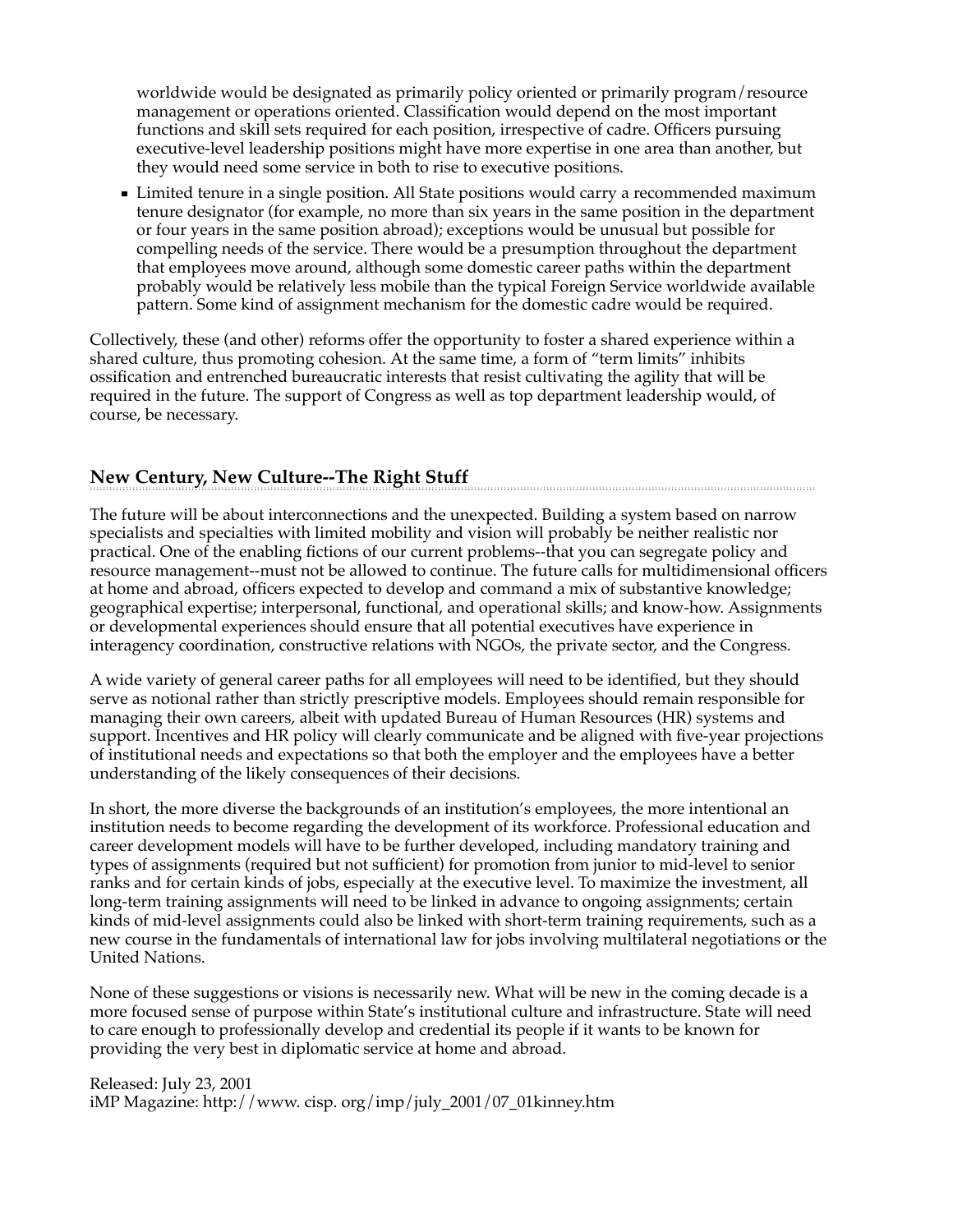(c) 2001. Stephanie Smith Kinney. All rights reserved.

#### **Endnotes**

1. Stephanie Smith Kinney, "Developing Diplomats for 2010: If Not Now, When?" Senior Seminar Research Paper (Washington, D.C.: Department of State, March 2000), http://www.unc.edu/depts /diplomat.

2. SOS Petition, "Open Letter to the Next Secretary of State," November 9, 2000.

3. Max DePree, *Leadership Is an Art*, New York, N.Y.: Dell Paperback, 1989, pp. 90-91.

4. Jonathan M. Padfield, "Clausewitzian Genius: Educating the Military Junior Officer," CDR, UNS, National War College Long Paper, Spring 2001, pp. 11-12.

### **Training Diplomats for 2015**

Already the first tentative shoots of interstate building akin to the nation- state building of the seventeenth and eighteenth centuries are beginning to show, and both state and interstate entities are going to need diplomats, however called, to work the permeable membrane between them.

--John Hemery

**John Hemery** is director of the Centre for Political and Diplomatic Studies, Oxford, U.K.

A number of conferences around the turn of the millennium debated the future direction of diplomacy. Some questioned whether there was a place or a future for the profession at all, given the inexorable march of global capital forces, the proliferation of nonstate actors, and the communications revolution. The boundaries between "domestic" and "foreign" and between "state" and "nonstate" have become increasingly blurred, and the once-discrete functions of diplomats (foreign policy analysis, representation, negotiation) now are performed routinely by a large cast of others including home civil servants, bankers, aid workers, civil society leaders, and miscellaneous experts. By 2015, will there be anyone called "diplomats" left to train?

On the whole these discussions concluded that there probably will be a continuing role for diplomats. The state will remain a key actor, even if increasingly in groups and jostled for space by private organizations, business, and financial institutions. Some of the traditional functions of the diplomat will still be needed, not least looking after citizens abroad. And despite changes in the way things are done--more readily with e-mail and videoconference--states will still need to talk to one another, and that means having people on the ground to do the talking who have been there long enough to understand what is really being said.

Thus, much of the knowledge and professional skill now necessary to effective diplomacy will still be required still in 2015. It is perhaps unlikely, therefore, that by then the training of diplomats will be unrecognizably transformed, conducted by Trekkies with pointed ears in Lycra catsuits.

Nevertheless, in a multifarious and increasingly fluid international system, and not least in self-preservation, diplomats and their ministries are reexamining the particular value they can add to governance. And to continue to be relevant, training policy and practice will need to keep pace with that thinking.

Some things will not change much. Still common to all will be the vestiges of eighteenth-century protocol, though further diminished and practiced with widely varying ardor. It will continue to be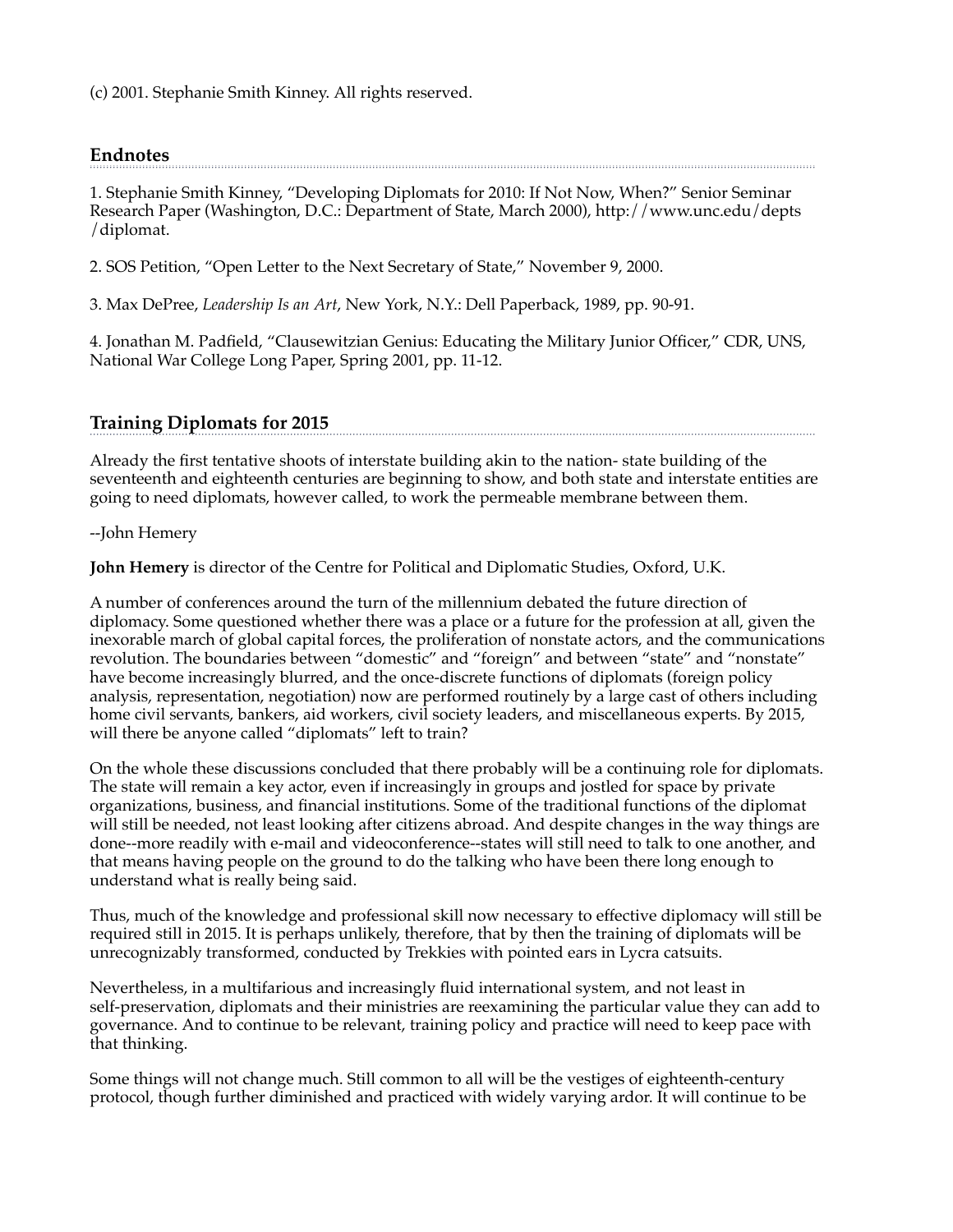necessary, consequently, to acquaint diplomatic staff with the formal rules of procedure and precedence. Some of the rules are useful, and pomp and ceremony will continue to matter to many governments, regrettably mostly to those who can least afford the cost. But it is clear that the trend in diplomacy is away from prestige and protocol.

There are a number of reasons for this. Much diplomacy is conducted, without plumed hats or spurs, by nondiplomats from other ministries or from outside government altogether. An increasing proportion of diplomatic activity takes place in multilateral working institutions having neither historical baggage nor national image to project. Modern society itself becomes steadily less formal, and foreign ministries with stretched resources and watchful taxpayers will not greatly mourn the passing of the grand style. With any luck, therefore, by 2015 less time and money will be spent on the autoerotic exchange of courtesies under the candelabra with the *chers collègues*.

People almost certainly will still need to be taught how to write with clarity, brevity, and precision, and how to structure a report. Diplomatic communication both within and between governments is conducted increasingly with lean informality by secure e-mail, and there is little demand and less time for the elegant embellishments of traditional diplomatic prose. Absolutely essential, though, for those involved in text-based negotiation--as, for example, within a Working Group of the Council of the European Union--will be the ability to draft and redraft quickly, with an eye both for the vital detail that preserves a position and for the creative ambiguity that breaks a deadlock.

Foreign ministries will continue to fulfill the core tasks of looking after the interests of citizens abroad, providing essential consular and, to varying extents, commercial services. As the number of citizens traveling grows, so the volume of consular work will increase, demanding a comparably higher proportion of staff resources, including training.

Diplomats will also continue to require a body of appropriate knowledge about their own and other countries and about the systems through which they interact. That knowledge needs to be continually updated throughout a person's career--a more difficult prospect in diplomacy than in many professional fields because the scope of work is impossibly broad and the shelf life of information is frustratingly short.

Some training will be completely new. The revolution in information and communications technology has led to changes in both diplomatic practice and diplomatic training. For example, virtual teams of diplomats increasingly meet electronically to discuss and amend draft texts. Prenegotiations are carried out more and more online. Most of the traffic between ministry and post is direct from desk to embassy desktop. The same is true of communication between ministries and to an increasing extent between governments, with obvious implications for traditional hierarchies. The skills involved in performing these arts are going to have to be taught to enable diplomats to be as effective in cyberspace as in person, to ensure a common ministry standard, and to safeguard the vital bureaucratic processes of filing, retrieval, and archiving.

Computer-based learning will also increase, though it will not replace training in person. The work done by the Open University [http://www.open.ac.uk] and the Mediterranean Diplomatic Academy [http://www.diplomacy.edu] point the way. People posted abroad and unable to take part in home-based training can continue their career progression through distance learning, including online seminars and tutorials. The Canadian Foreign Service discovered that drop-out rates, usually high in such programs, fell noticeably if those taking virtual courses had a personal mentor with whom they could communicate by e-mail, obtaining feedback on their work. The most successful distancelearning courses combine self-directed study with periodic one- or two-week residential seminars during which the diplomats can interact directly with their tutors and fellow students and feel part of a community.

Distance learning can make a significant contribution to foreign ministries in developing countries having neither the funds nor the specialists to provide training for their own diplomats. The Graduate Institute of International Studies at Geneva has pioneered such a project with the foreign ministries of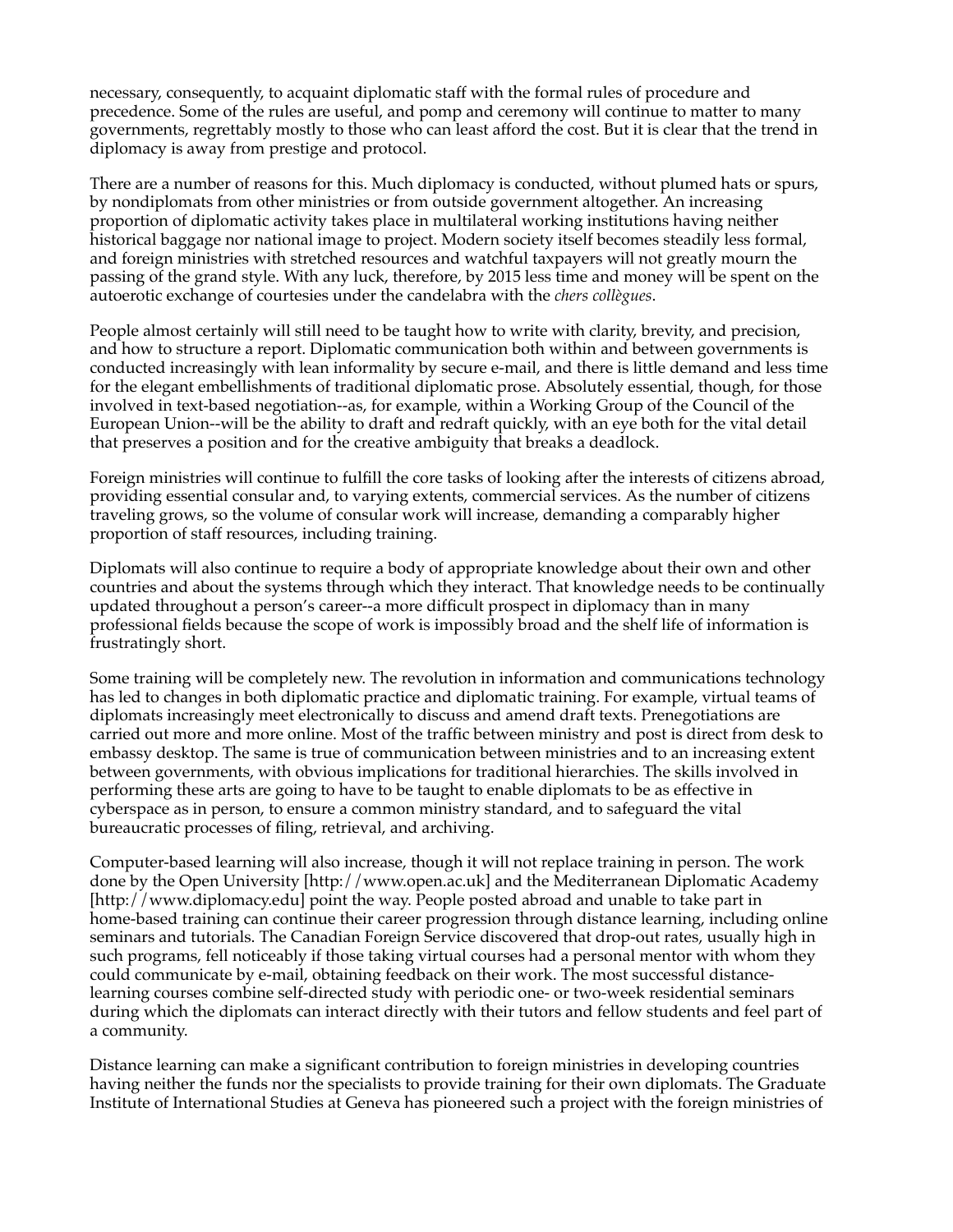Cameroon, Kenya, and Trinidad and Tobago. $^{1}$  Similar opportunities for online learning could help to facilitate the professional development of embassy staff engaged locally.

Apart from serving traditional needs and embracing new technology, training in 2015 will reflect changes in the role of foreign ministries in diplomatic affairs. Clearly there is no longer a place for the gatekeeper in a system without gates, in which experts in line ministries deal with each other across borders directly and the bulk of international intercourse bypasses government altogether. The forward-looking foreign ministry will embrace the global market and the burgeoning matrix of overlapping, interlocking institutions. Its core contributions will be forecasting and understanding, negotiating, promoting, influencing, coordinating, facilitating, and networking.

Foreign ministries will continue to play to their main strength as interpreter of other societies and governments to the home government, and of the home society to others. But as the ripples of events in the world are felt ever more widely and quickly, governments of all sizes will have to anticipate and respond to more developments in more places that affect their citizens than before. Complex bargaining within multilateral institutions also requires member states to take positions on a far wider range of issues than they might individually.

The consequent need for in-depth reporting suggests a continuing role for the bilateral mission, even if perhaps increasingly shared among more than one country and accredited to more than one capital. But if diplomats are going to offer more than can be gleaned from the media or the Internet, they will need a better than passing knowledge of the societies in which they are posted. Training departments with any sense will work closely with universities and institutes at home and in host countries, helping diplomats to develop quickly the specialist knowledge they will need to provide informed analytic judgment.

In addition to knowing about states, though, diplomats will need increasingly to understand the quasi-governmental and nonstate actors in international affairs. Some foreign ministries are helping this process by facilitating two-way secondments between the ministry and humanitarian agencies and transnational corporations.

Perhaps the most significant development in diplomacy in the coming fifteen years will be the emergence of a representative function on the part of thus far inchoate international phenomena such as the financial markets. Already the first tentative shoots of interstate-building akin to the nation-state building of the seventeenth and eighteenth centuries are beginning to show, and both state and interstate entities are going to need diplomats, however called, to work the permeable membrane between them.<sup>2</sup>

Foreign ministries will take the lead, in cooperation with agencies for cultural exchange, tourism, trade, and investment, in promoting their country and influencing opinion abroad. Both ministry and embassies will serve not only as coordinators but increasingly as facilitators-in-chief, thinking creatively of ways to mobilize to positive effect their incomparable networks of contacts worldwide.

Until recently, many in the profession have regarded public diplomacy as a second-order activity. In ministries that traditionally communicate only through spokespersons, it may not be recognized as a legitimate or valuable activity at all. But in most countries by 2015, it will have become accepted that every diplomat has to be an articulate spokesperson, whether for his or her own ministry's interests in the competitive bargaining for funds and influence with other ministries at home, or for influencing attitudes and opinion in parliament, government, business, and the wider community in host countries.

Thus, one of the core responsibilities of diplomats (as well as one of their key raisons d'être when fending off periodic government cuts) will be not only to lobby widely for support on key issues, but also to manage how their country is perceived abroad, with all the material consequences that entails. This implies at least three dimensions of training: understanding the objectives and techniques of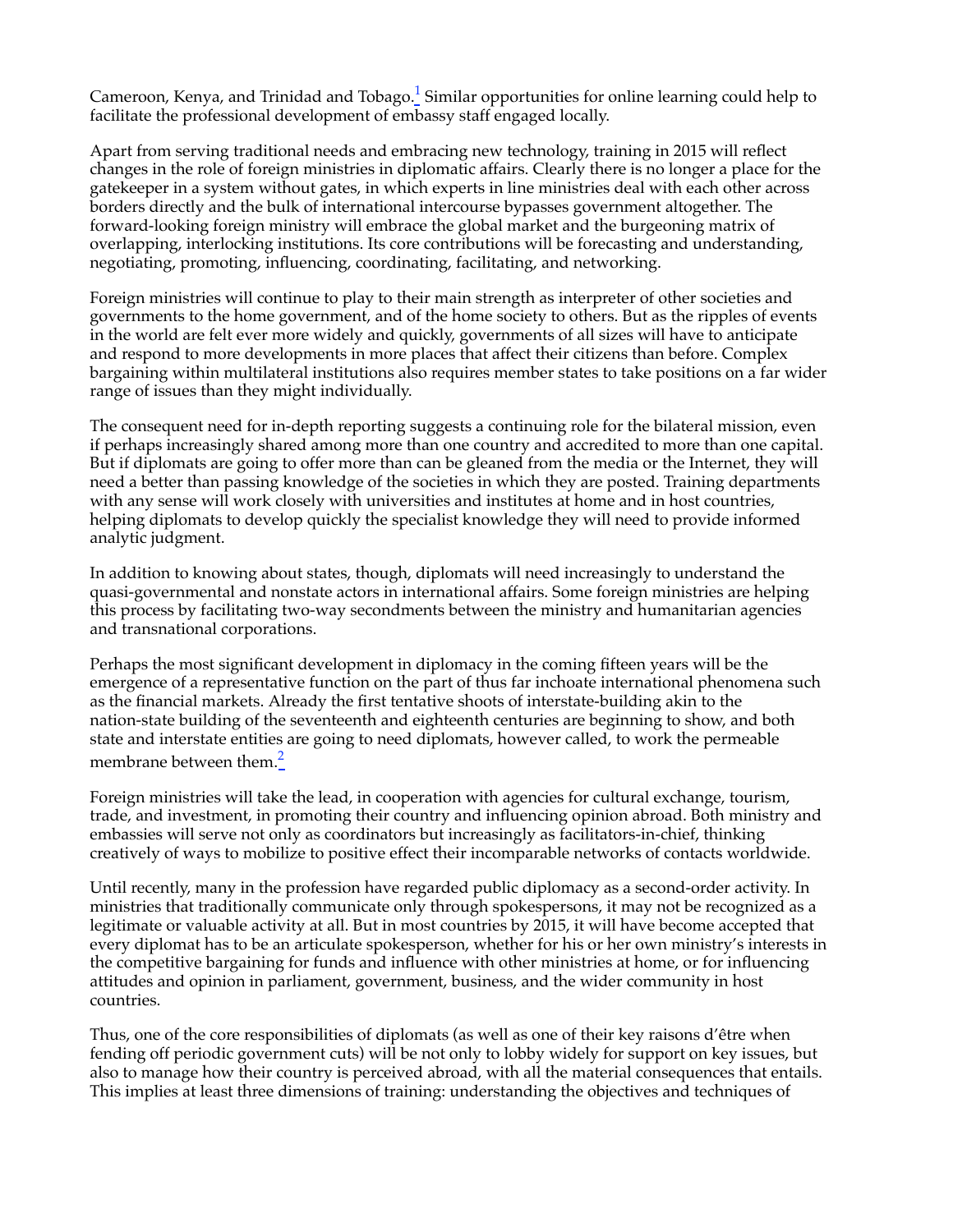diplomacy aimed at publics rather than at governments; being able to coordinate diverse contributions to a coherent public diplomacy strategy; and in posessing public presentation and media skills.

Such training has inevitably to be practical and interactive in order to be effective. One model developed by the Centre for Political and Diplomatic Studies [http://www.cpds.co.uk] is built around a series of prepared television news broadcasts over a number of days, requiring trainees to exercise political judgment in assessing the implications and prioritizing the importance of fast-unfolding events; to practice communication and negotiation skills within a team charged with working out the appropriate action and approach; to apply planning and management skills in coordinating a response to such events; and to demonstrate presentation and media skills under pressure when doorstepped by a television news crew or when conducting a press conference.

These are the essential qualities to be inculcated in the diplomats of 2015: lateral thinking, effective teamwork, sound judgment, clarity and brevity of expression, confidence and practiced ease in dealing with the public and the media. As diplomacy at the highest level becomes focused more and more in multilateral fora, these qualities will need to be buttressed with highly specific training in negotiating within the machinery and decision-making culture of particular institutions, as well as in the negotiating styles and special sensitivities of partner states.

Finally, and crucially, diplomats at all levels will need training in results-oriented management. Fast-flowing, multidimensional developments require teams of specialists used to assembling quickly, sharing expertise without much regard to rank, coordinating their efforts under facilitating leadership, and as quickly disassembling before being reassembled in a different constellation to deal with another issue. The narrowly vertical hierarchy with its limited vision and congested bottlenecks is simply too constipated to be useful, if the ministry's objective is to be effective. Training departments of 2015 will need to bring their people on through career-long progressive development, from leadership training and encouraging early responsibility among the young through section and departmental coordination, to encouraging in senior managers creative thinking and the capacity to delegate.

However, none of this more imaginative approach to growing staff will make complete sense, or even much sense at all, unless embraced within a comprehensive program of human resources development attuned to the more flexible, diverse career patterns and expectations of young professionals. Personnel and training departments will need to enable each diplomat to see the purpose of each phase of training, the need to accumulate competencies in a planned way, and the improved opportunities and career prospects that follow from taking professional development seriously. This will happen only if led with conviction and energy from the minister downward.

Herein, though, lies both a danger and a challenge. By 2015, the gulf in technical capacity between developed and less developed countries--already significant--will have widened considerably. As the speed and complexity of diplomacy increases within multilateral institutions such as the European Union, and even more in the global markets, so states with less sophisticated information and communications systems and less flexible and responsive management cultures will be progressively less able to advance and defend their national interests effectively in relation to the more developed countries.

Hence, when thinking of training in 2015 we should be conscious that there will be two very different realities--one group of countries still operating in terms and largely with means appropriate to the diplomacy of the mid-twentieth century; the other, much smaller but with disproportionate influence, adapted to operating at high speed and with maximum communication and coordination between government departments and between the capital and missions.

The camp in which a foreign ministry finds itself will not be determined simply by money, though that is not unimportant. It will be determined principally by political and institutional culture, a readiness or lack thereof to recognize the changing rules of the evolving game and to adjust systems,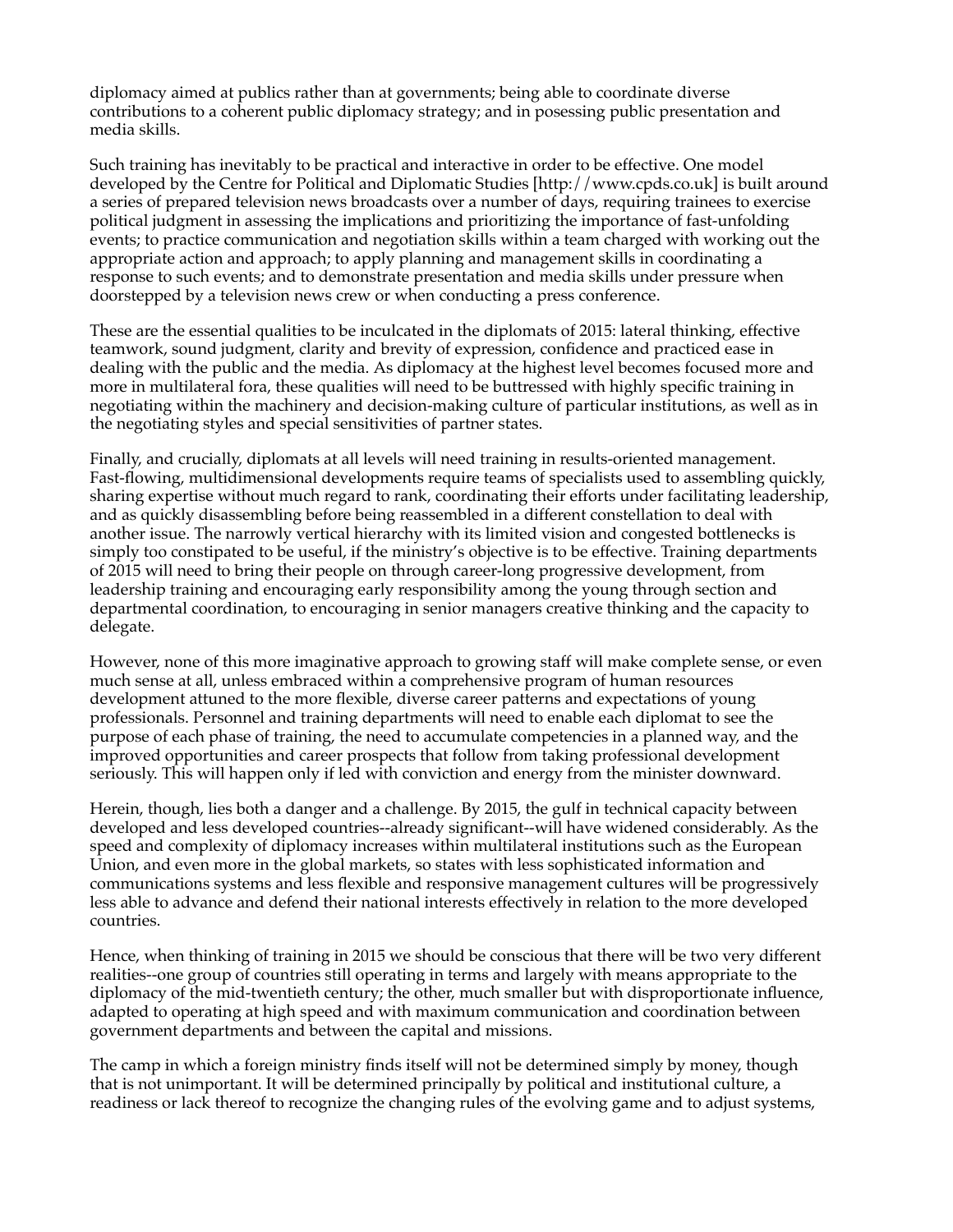resources, and attitudes to them.

To the extent that less developed countries, or simply conservative societies with traditional approaches to governance, feel excluded from the game or disadvantaged in the scramble for resources, influence, and opportunities, there will be a risk that management of competing interests through complex negotiation will be short-circuited by the short sword.

It is thus very much in the self-interest of those with the capacity to operate effectively in the international system of 2015 to do all they can to spread that capacity as widely as possible, so that best practice in human resources development might be applied within the international community as a whole.

Released: July 23, 2001 iMP Magazine: http://www. cisp.org/imp/july\_2001/07\_01hemery.htm (c) 2001. John Hemery. All rights reserved.

### **Endnotes**

1. For more information about this distance-learning program contact scott@hei.unige.ch.

2. I am grateful for these observations to Professor Richard Langhorne, director of the Center for Global Change and Governance at Rutgers University. For a stimulating discussion of this process see his *The Coming of Globalisation: Its Evolution and Contemporary Consequences*, Palgrave 2001.

# **Digital Diplomats**

Machines cannot replicate the essential personal skills of diplomacy, what British diplomat Harold Nicolson has defined as moral precision, the willingness to confront foreign policy decisions directly and with conviction.

--Wilson Dizard, Jr.

**Wilson Dizard, Jr.** is senior associate of the International Communications Program at the Center for Strategic and International Studies (CSIS). He is a retired Foreign Service officer; a former writer and editor for Time, Inc.; and is the author of six books.

Mao Tse-Tung was once asked by Henry Kissinger about the impact of the French Revolution on world history. He replied that it was too early to tell. His caution applies to all exercises in prediction, even one that attempts to project events only to the year 2015, the mark set by the *Global Trends 2015* report. The report takes a prudent approach in its projections, a useful guideline for this *iMP* survey of diplomacy in a changing world order.

Here we will look at the role of American diplomats in this new environment. This group includes State Department professionals, both Foreign Service officers and those who support them in Washington. There are other players outside the State Department who have a stake in how American diplomacy is adjusting its operations and its agenda to Information Age realities. They are officials in other federal agencies (Defense, Treasury, Commerce, and Agriculture, among others) who are involved in foreign policy decisions. Many of these agencies have, in effect, their own foreign services, to the point where they outnumber State Department employees at large embassies overseas. Another important set of players are in the private sector--corporate executives, academicians, and representatives of nongovernmental organizations, all of whom bring professional expertise, information resources, and political influence to the foreign policy process. They are accordingly part of the mix in our examination of the new digital diplomacy.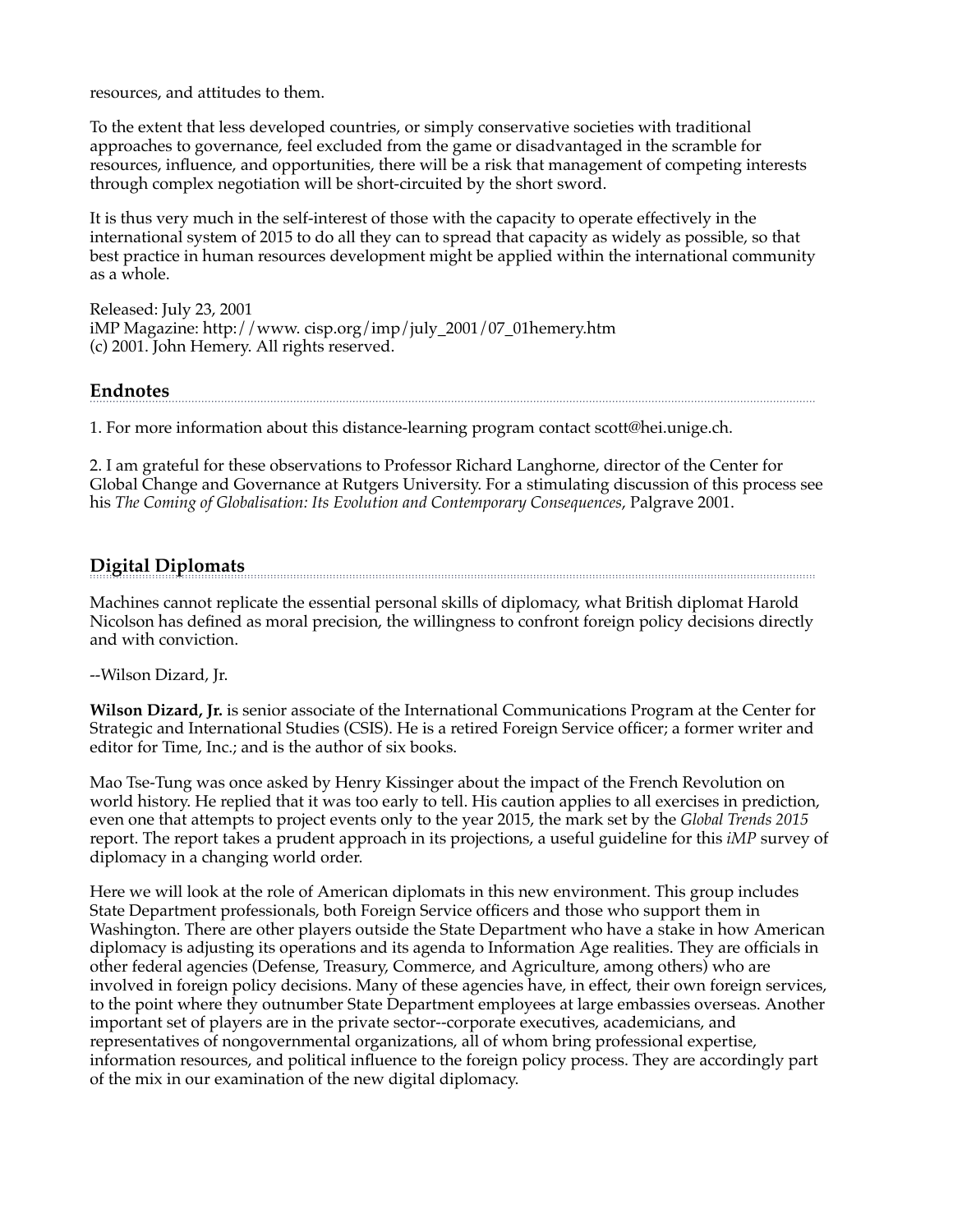These groups, public and private, are caught up in the change that is reshaping American strategic interests. It is the impact of advanced information technologies, from computers to the Internet. This development has particular meaning for diplomacy. Information is its stock-in-trade--gathering and analyzing facts in ways that lead to actions affecting U.S. interests in the world beyond our borders.

This basic process has not changed since the evolution of modern diplomatic styles in the fifteenth century. As historian Garrett Mattingly notes in his magisterial work on Renaissance diplomacy, an ambassador's role then was to "uphold his majesty's honor at a foreign court, aided by no more than his wit, courage and eloquence." The "technologies" available at the time were nothing more than quill pens and paper.

Diplomats have traditionally been suspicious of new technologies. When the first Foreign Office telegram was brought to him in the 1840s, British Foreign Minister Lord Palmerston declared, "My God, this is the end of diplomacy." In Washington, State Department officials had similar misgivings about Samuel Morse's invention. They did not hire a communications clerk for a dozen years after the Morse telegraph network began operations. His duties were to pick up cables addressed to the department at the local Western Union office.

The State Department is now involved in another cycle of catching up with technological changes. After considerable delays (and particularly congressional reluctance to appropriate funds), the department has begun to upgrade its communications networks and information facilities to something approximating the state-of-art capabilities of other U.S. organizations, public and private.

The new cliché is "knowledge management." It extends beyond the department's internal structure to include digital "collaboration zone" relationships with the other Washington agencies involved in foreign affairs decisions. The purpose, in government-speak, is to "implement the infrastructure needed to enable all agencies, regardless of their respective locations, to communicate and to provide an interoperable platform for knowledge sharing." In simpler language, this means working smarter in an Information Age environment.

After floundering around for decades, the department began to get its digital information act together in the 1990s. Its most important move, in 1998, was to consolidate management of its information resources in one office--the Bureau of Information Resources Management. Equally significant, the bureau is headed by an undersecretary of state. The change gave information management equal status for the first time with politics and economics in the department's policy structure.

Upgrading the department's information facilities was given an additional boost earlier this year by Secretary of State Colin Powell. He made it clear early on that the project was among his highest priorities. One result was the Bush administration's request for a dramatic increase in funding to upgrade State's information technology facilities. The administration's FY 2002 budget submission to Congress included \$210 million for this purpose, more than doubling current-year funding. The new funds will be the first installment in a two-year program that will give all department employees Internet access from their desks as well as access to a network for classified computer communications. They will also have state-of-the-art links with other government agencies and, significantly, with private organizations that offer databases that are relevant to the department's work.

In summary, the next few years will witness a dramatic upgrading of the State Department's information resources, changing the ways in which its professionals do their job. If all goes well, they will finally be able to function effectively in the digital environment that surrounds them within the United States and, increasingly, abroad.

The changes will affect both the department's organizational pattern and the foreign policy issues that are its daily business. There is lingering rear-guard resistance to the new order because it upsets hallowed bureaucratic turfs, and more particularly, the careers of officials who tend them. However, technology is slowly eroding these turf claims.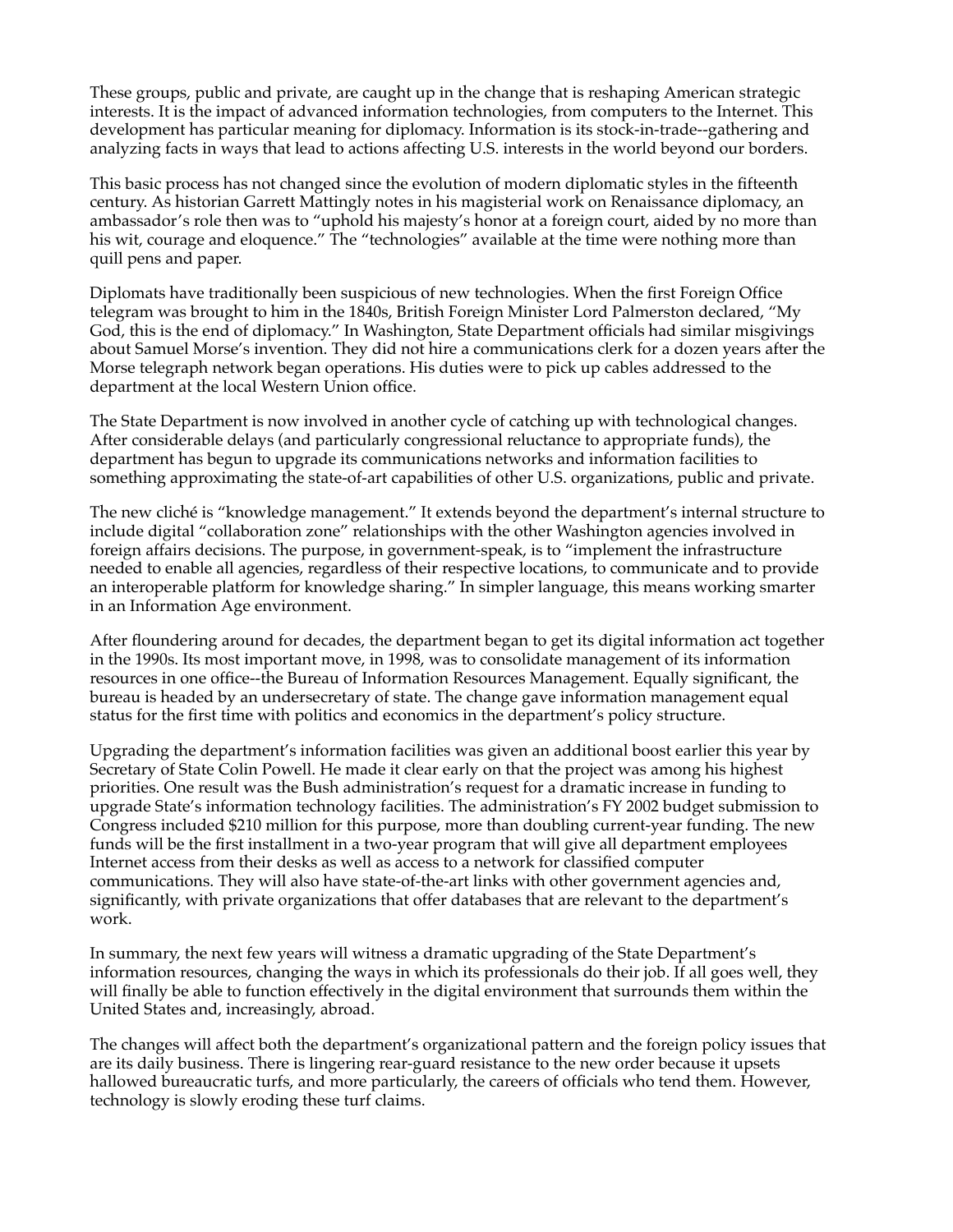One of the more interesting changes is a new emphasis on "American Presence Posts" (APPs), which can best be described as microconsulates for the Information Age. They are small decentralized offices in provincial cities abroad consisting of a Foreign Service officer whose primary working tool is a computer linked to the embassy in the capital city. The first APPs were set up in France in 1999, beginning with Lyon, the country's second-largest city and a major high-tech center. The new outposts were the result of a campaign by then-Amb. Felix Rohatyn, a world-class financier, who wanted to decentralize the Paris embassy's outreach to French industry. He saw APP officers as "diplomatic entrepreneurs" serving what he called their customers in a way capital-city embassies cannot.

"The classical 'big embassy' structure in developed countries," Rohatyn has pointed out, "is today akin to using mainframe computers in the age of the Internet." Aside from their ability to provide an effective American presence, the APPs are a fiscal bargain. The cost to the State Department of the first three APPs in France was about \$200,000 a year. By contrast, the annual operating budget of overall U.S. representation in Paris at the time was \$35 million.

The APPs are only one of the organizational reforms that will change the ways in which American Foreign Service officers conduct business from now on. These small posts have been hailed in some quarters as a move in the direction of "telediplomacy," in which "virtual embassies" serve as electronic data-gathering outposts for computerized decision-making in Washington.

This would be technocracy run amuck. Machines cannot replicate the essential personal skills of diplomacy, what British diplomat Harold Nicolson has defined as moral precision, the willingness to confront foreign policy decisions directly and with conviction. The point is made in a Georgetown University study of the future of American diplomacy: "There will be no such thing as remote-control diplomacy. The 'global village' is a deceptively attractive term which obscures the real differences in peoples and governments. Foreigners will continue to live, think, and view events in ways that are foreign to us. We will continue to need diplomats pounding the pavements, talking to all sorts of people in foreign countries and analyzing the significance of what they have learned."

British journalist Michael Prowse has pointed out that the most important thing to understand about the new diplomacy is that it has moved from the age of Metternich to the age of the microchip, the technical module of the Information Age. Understanding and acting upon the implications of this shift is a direct imperative for American national security and the foreign policies that support it. As Joseph Nye and William Owens have noted: "Knowledge, more than ever, is power. The one country that can best lead the information revolution will be more powerful than any other. For the foreseeable future, that country is the United States. America has apparent strength in military power and economic production. Yet its more subtle comparative advantage is its ability to collect, process, act upon and disseminate information, an edge that will almost certainly grow in the next decade." $\frac{1}{2}$ 

The old issues will still be around, but they must now be viewed through the prism of new digital realities. The pressure to do so is insistent, affecting all parts of the foreign policy agenda.

While it is difficult to assign strict priorities to the issues affected by digital changes, trade policy leads the list. It is the area that touches a broad range of American interests--not only the economy as such, but also where people live, what they do at work, and generally how they feel about themselves and their prospects. It matters that that United States has become a world trader on an unprecedented scale in recent decades. Trade once followed the flag. Now it follows electronic pathways that have largely been created and exploited by American business, from satellites to high-capacity undersea cables and wireless telephones.

The U.S. economy not only exports internationally; it has moved its operations overseas. By the mid-1990s, global corporations were earning \$7 trillion in annual sales through their foreign affiliates, an amount greater than the world's total exports at the time. AOL markets its services in eight languages on all continents; General Electric has more employees in India than in the United States; London has more American banks than New York City; the largest retail chain in Japan is Seven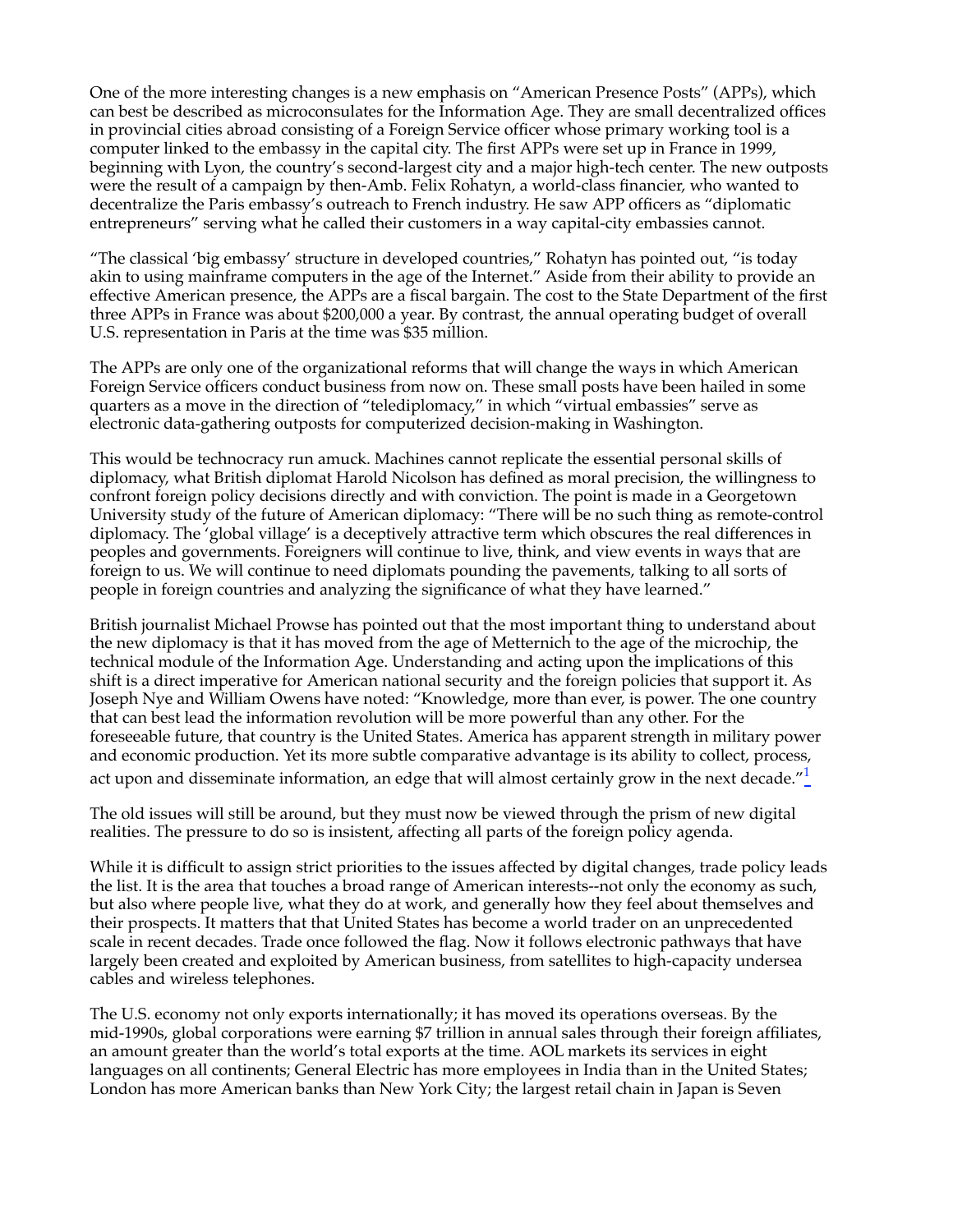Eleven. These enterprises share a common dependence on advanced information resources to backstop their global operations. It is one of the reasons why information goods and services now make up the largest single part of the U.S. export package.

American digital diplomacy has played a large role in bringing this about. As recently as fifteen years ago, U.S. information exports were severely limited by protectionist policies imposed by other countries. At one level this protectionism involved local telecommunications systems abroad. Telephone networks were government monopolies that were badly run, in part because they relied on local industries for equipment and services, cutting out the American exporters who usually offered superior products.

This situation has been turned around in the past dozen years, largely as a result of aggressive negotiations by Washington agencies, led by a White House unit, the U.S. Trade Representative (USTR). A breakthrough event was the 1992 North American Free Trade Agreement (NAFTA). The United States, Canada, and Mexico lowered or eliminated restrictions on regional trade in information products and services, the first such trade agreement to deal with these exports. The NAFTA agreement was followed in 1994 by a more comprehensive treaty that set up the World Trade Organization (WTO). Among other provisions, the WTO treaty established the first global rules for opening up information industries to crossborder competition.

At the same time, most countries privatized, in whole or in part, their telecommunications monopolies, opening them up to foreign competition. As a result American exporters of information equipment and services now trade in nations that account for more than 90 percent of global communications facilities. Another result is that communications traffic has boomed. The Gartner Group, a Connecticut consulting firm, recently estimated that "instant messaging" by computers, mobile phones, and the Internet now totals more than 15 billion messages a month worldwide.

Despite these advances, digital diplomacy has its work cut out for it in trade negotiations. Most countries continue to place various restrictions on foreign imports of information goods and services in ways that harm U.S. exporters. In part, these restrictions are intended to protect data privacy for their citizens. The American approach to this problem is to rely primarily on voluntary industry standards. Most countries abroad favor government regulation. Because these rules vary country by country, American information exporters are often handicapped in marketing their products.

The Internet poses special problems for American diplomacy. Authoritarian regimes in China, Burma, and Saudi Arabia attempt, with diminishing success, to restrict access to Web pages. For most other countries, the Internet is a welcome addition to their information resources. However, it opens a new set of issues that affect U.S. interests. One is the rapid growth of Internet "e-trade," buying and selling goods and services on the network. From small beginnings in the 1990s, Internet-based trade now accounts for hundreds of billions of dollars in cross-border commerce. Traditional trading practices are affected as governments measure the effect of this shift on their own economies, particularly as it affects their reliance on revenues from customs duties and sales taxes.

These trade concerns spill over into other areas for American foreign policy. Human rights are involved as policymakers debate the need for environmental and labor protections in expanding trade access for American corporations in developing economies. National security interests are affected by the easy access that international terrorists have to the new information networks for coordinating their activities. An expanding area of concern involves the simple question, who owns information? The Internet, among other networks, has wreaked havoc with traditional arrangements such as copyright, libel, and trademark protections. Negotiations are under way in The Hague to draft a treaty to revise the old rules in ways that reflect the new digital impact on how information is produced and distributed.

These issues, and others, are the agenda of a new kind of diplomacy, increasingly dominated by changes brought on by advanced digital resources. Some pundits argue that the so-called information revolution will lead to the end of the nation-state, that we will be living in a borderless cyberspace.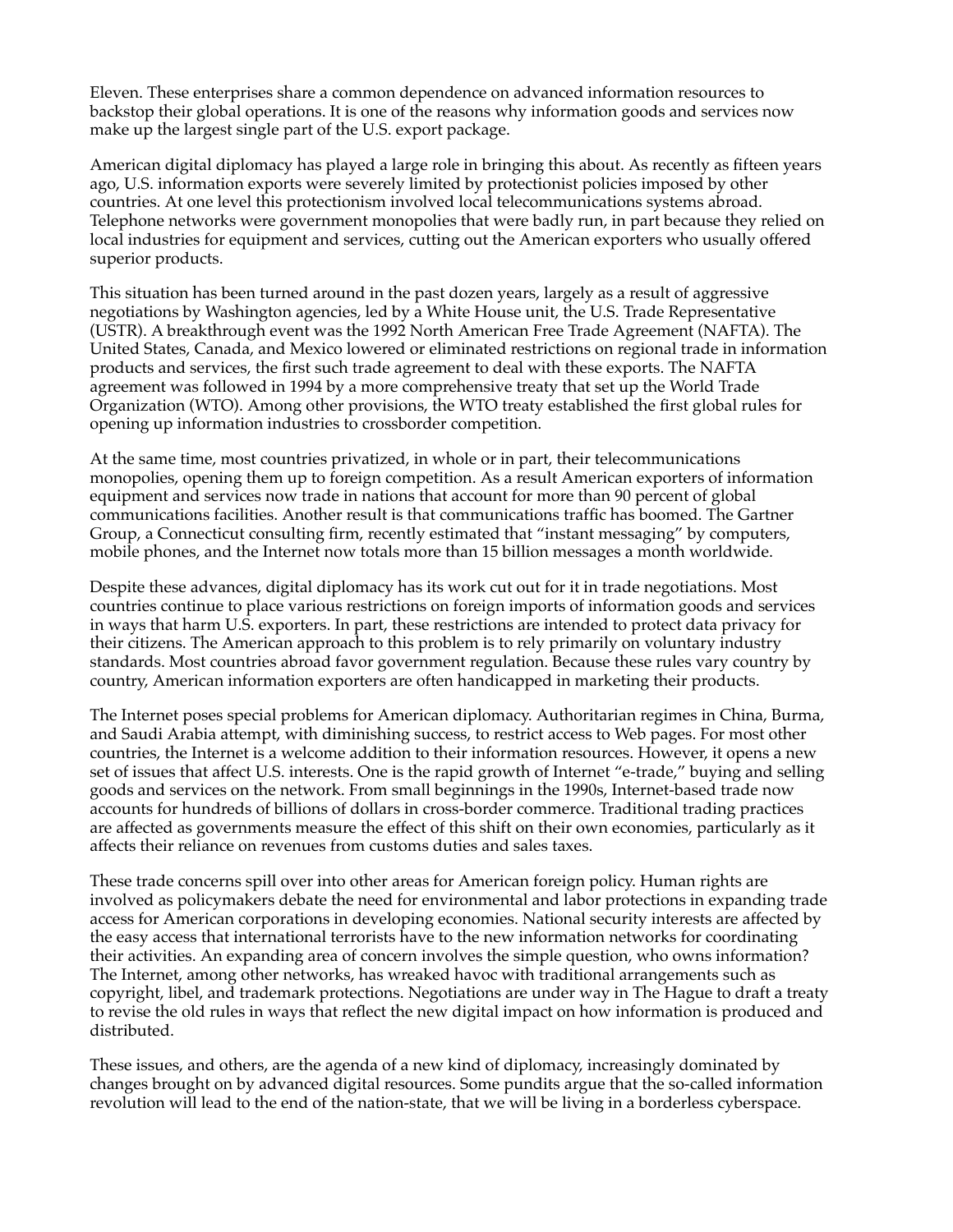French scholar Jean-Marie Guéhenno views the Information Age as imperial in the sense of a virtual society too vast to constitute a political entity, a world that is at once unified and without a center. Global relationships, he argues, will be increasingly dominated by commercial institutions, using the power of information technology.

Other observers take a more moderate view. James Rosenau of George Washington University suggests a scenario in which traditional boundaries are replaced by what he calls "the Frontier," a new political arrangement in which international relations are dominated less and less by nation-states and more by congeries of spheres of authority that overtake the old divisions of territorial space. As British commentator John Browning points out, "Government isn't disappearing. It is being disintermediated."

The American foreign policy establishment is beginning to adapt to the implications of this shift. This change includes a new role for diplomats, men and women who adapt the old skills of analysis and negotiations to the issues raised by the new Information Age.

Released: July 23, 2001 iMP Magazine: http://www. cisp. org/imp/july\_2001/07\_01dizard.htm (c) 2001. Wilson Dizard, Jr. All rights reserved.

### **Endnote**

1. Joseph Nye and William Owens, "America's Information Edge," *Foreign Affairs* 75 (2): 20-36 March/April 1996.

# **The Perils of Secrecy in an Information Age**

*The United States government must find a more appropriate balance between vigorously protecting a limited field of state secrets and fostering a culture of public accountability, transparency, and openness appropriate for a networked Information Age. --Jamie F. Metzl*

**Jamie F. Metzl**, a former National Security Council and State Department official, is deputy staff director and senior counselor of the Senate Foreign Relations Committee. (His contribution to *iMP* was made prior to his appointment to his Senate position.)

A spate of high-profile incidents of espionage over recent years, including the Robert Hanssen, Aldrich Ames, and John Walker cases, has rightly concerned many Americans about the sanctity of official secrets. Although dangerous breaches such as these demand a crackdown on imperfect security practices, changes in the global information and communications environment make it more important than ever before that all government agencies, including the FBI, the CIA, and the State Department, learn to operate in an open and transparent manner. In a world increasingly influenced by interactive mass media, the overall benefits of greater openness far outweigh the very serious cost of these high-profile lapses. This will only become more true in 2015 and beyond, as the Information Revolution continues to influence the development of global consciousness and public participation in affairs of state. The U.S. government must find a more appropriate balance between vigorously protecting a limited field of state secrets and fostering a culture of public accountability, transparency, and openness appropriate for a networked Information Age.

Information is power, and governments have always safeguarded their own secrets and sought to uncover those of competing states. In the United States, the 1917 Espionage Act, the 1947 National Security Act, and a host of executive orders have tightened a secrecy regime inspired by the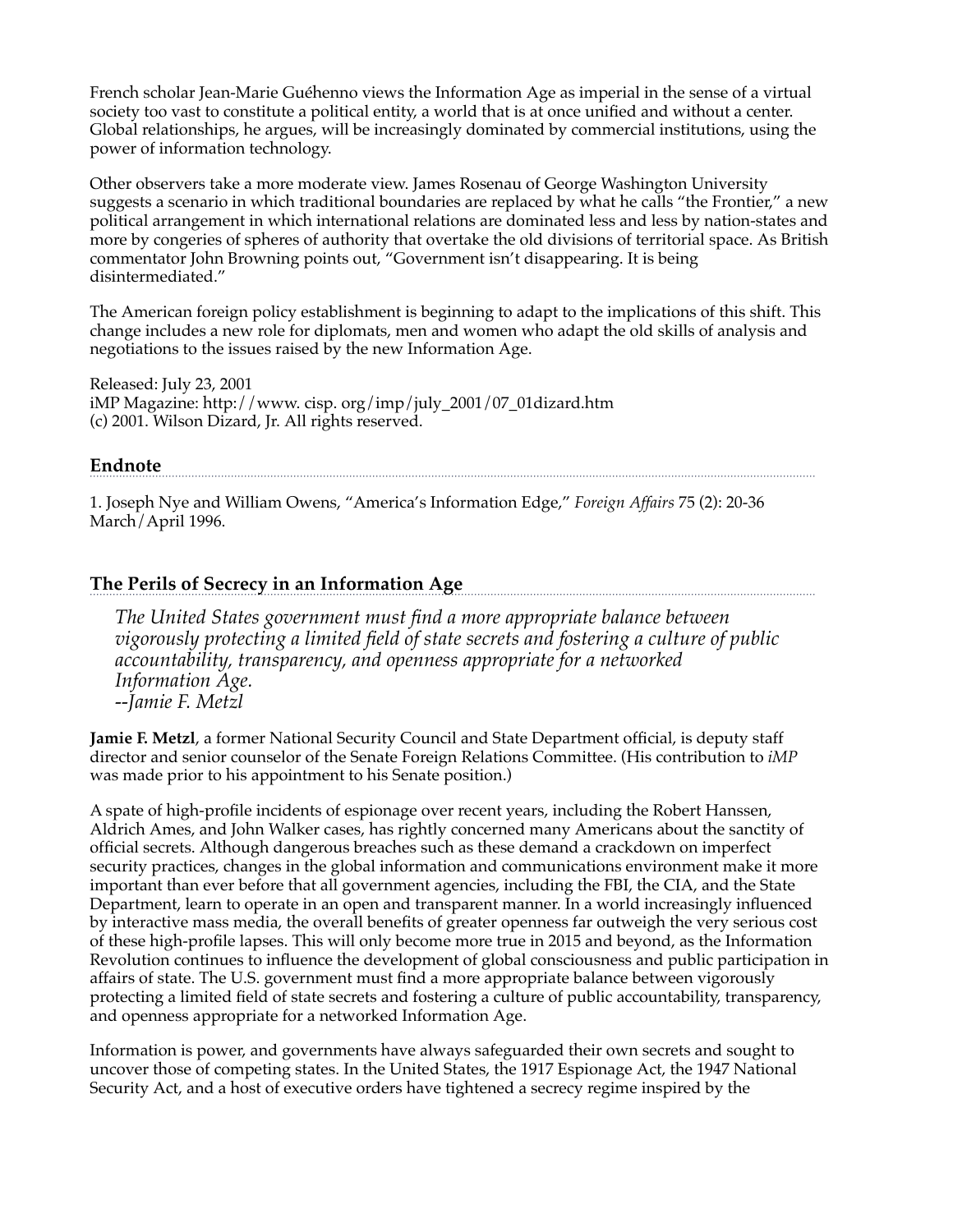challenges of two world wars, the Cold War, and the nuclear arms race. The bureaucratic structures put in place to ensure high levels of official secrecy have also spawned a government culture of excessive secrecy.

Secrecy and compartmentalized information by definition hamper internal government and public discussion and debate. Because standards for classification are not clearly articulated by statute and because institutional prudence encourages officials to over-classify materials, the torrent of classified materials continues. In 1999 alone, an estimated eight million new secrets were classified, a 10 percent increase over the previous year.

These high levels of secrecy have become a national liability in the Information Age. With massive amounts of relevant information on most topics now available on the Internet and elsewhere, relevance does not come from hoarding information. Instead, it comes from developing and identifying appropriate filters to sort through masses of data and from building relationships with those, often outside of government, who have the most immediate access to relevant information.

Although extensive official secrecy was empowering when governments had more information than nongovernmental actors, it now often amplifies intelligence shortfalls and prevents governments from partnering with and fully engaging nonstate actors in open knowledge networks. In a networked information environment, we can learn more by developing close and cooperative links with the thousands of nongovernmental organizations (NGOs) operating throughout Africa, for example, than by relying on a small number of political and intelligence officers reporting from African capitals. The secrecy that interferes with developing these types of relationships harms critical public outreach and makes government agencies less able to attract young people and private sector specialists who live, work, and breathe in an open and free communications environment.

Thinking differently about official secrecy will require a long overdue shift in the way the U.S. government views itself and understands the source of its global power. Openness is a key element of national power and influence in an Information Age. A nation's foreign policy is played out today on every level of society. Cities, states, nongovernmental organizations, corporations, private associations, global news organizations, and others have multiple contacts around the globe and interact with increasingly sophisticated foreign counterparts. A nation's ability to promote its values and policies and the relevance of its institutions now rests on government participation alongside such actors in a multidimensional global dialogue. As one voice among many, governments that maintain transparent processes and carefully explain and justify their actions to these domestic and foreign constituencies will be far more able to advance policies and principles than those that do not. Excessive secrecy harms the national interest of the United States as much as compromised secrecy.

Initial steps have been taken to address this problem. Following a series of high-level studies and commissions on overclassification, the Public Interest Declassification Act now before the Senate calls for the establishment of a board to advise the president on declassification issues. This important but pedestrian legislation replaces the abandoned and more ambitious Government Secrecy Act of 1997, which had called for a new federal statute on document classification and a national declassification center to streamline the declassification process. Ambitious measures such as those in the 1997 act will be needed to transform a government culture of secrecy to a culture of openness, with clearly articulated, limited areas where secrecy is appropriate and necessary.

As long as rogue nations seek to build nuclear, chemical, and biological weapons, terrorist groups plan deadly attacks, and international criminal organization construct global crime networks, America will still need to define and protect essential secrets and severely punish those who compromise secret materials. A more focused classification system would allow for a stronger but limited protective system based on clear statutory guidelines.

As we protect legitimate secrets, however, we must remember that a culture of secrecy hampers our overall interests far more than a more open system. Only by building a narrow classification system that defines a limited field of materials for classification can we begin to discuss official secrecy in the